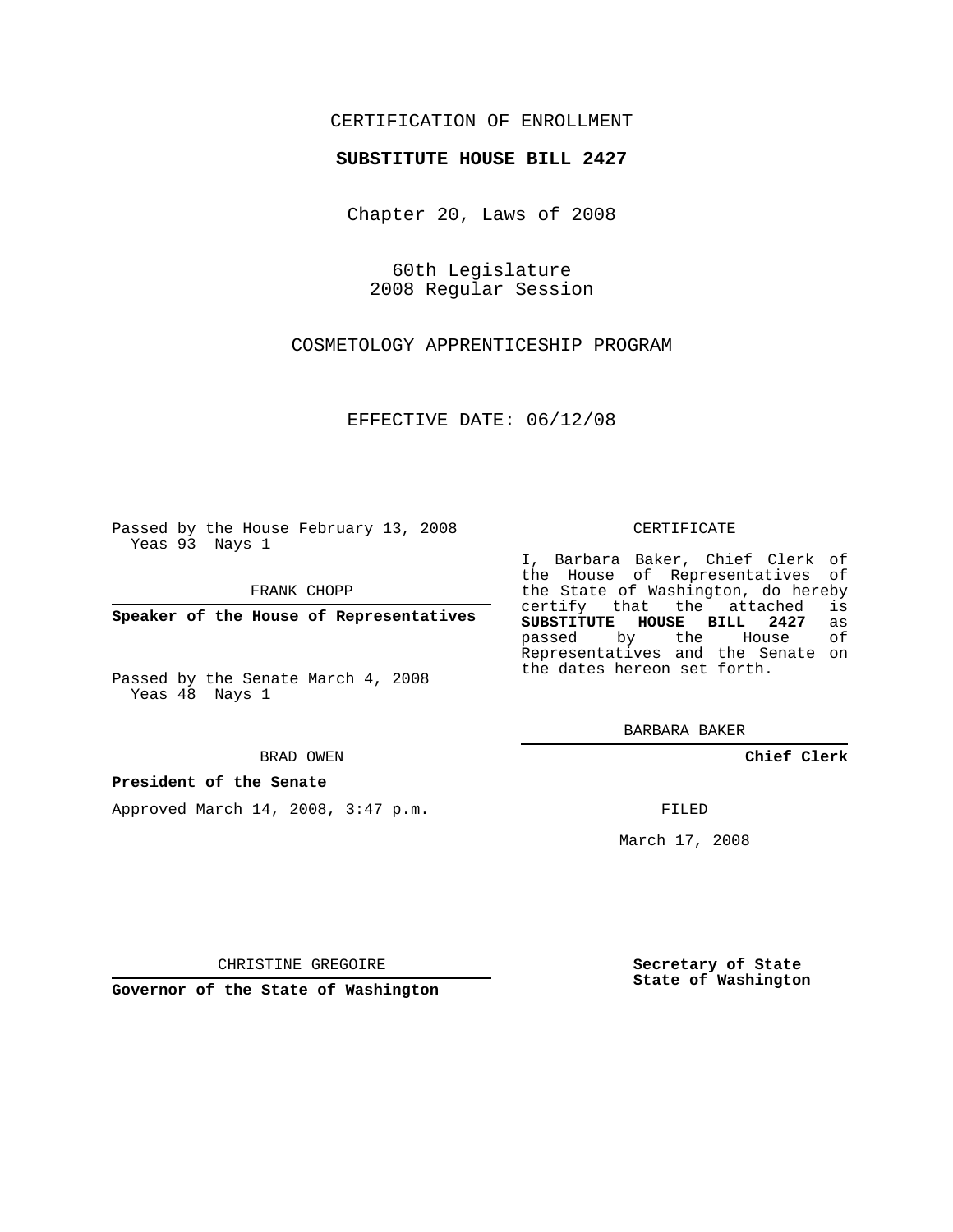# **SUBSTITUTE HOUSE BILL 2427** \_\_\_\_\_\_\_\_\_\_\_\_\_\_\_\_\_\_\_\_\_\_\_\_\_\_\_\_\_\_\_\_\_\_\_\_\_\_\_\_\_\_\_\_\_

\_\_\_\_\_\_\_\_\_\_\_\_\_\_\_\_\_\_\_\_\_\_\_\_\_\_\_\_\_\_\_\_\_\_\_\_\_\_\_\_\_\_\_\_\_

Passed Legislature - 2008 Regular Session

## **State of Washington 60th Legislature 2008 Regular Session**

**By** House Commerce & Labor (originally sponsored by Representatives Kenney, Hankins, Dickerson, Conway, Ormsby, Pettigrew, Santos, Fromhold, Haler, Sullivan, Schual-Berke, Moeller, McCoy, Quall, Darneille, Morris, Williams, Skinner, Flannigan, Bailey, Kelley, Hunt, Campbell, Grant, Morrell, Chase, Barlow, and Green)

READ FIRST TIME 01/28/08.

 1 AN ACT Relating to the cosmetology apprenticeship program; amending 2 RCW 18.16.020, 18.16.030, 18.16.050, 18.16.060, 18.16.100, 18.16.180, 3 and 18.16.280; and reenacting and amending RCW 18.16.175.

4 BE IT ENACTED BY THE LEGISLATURE OF THE STATE OF WASHINGTON:

 5 **Sec. 1.** RCW 18.16.020 and 2003 c 400 s 2 are each amended to read 6 as follows:

 7 As used in this chapter, the following terms have the meanings 8 indicated unless the context clearly requires otherwise:

9 (1) "Apprenticeship program" means ((an)) a state-approved 10 apprenticeship (( $p\text{-}1\text{-}1$ ) program pursuant to chapter 49.04 RCW and 11 approved under RCW 18.16.280 for the ((practice)) training of 12 cosmetology, barbering, esthetics, and manicuring((<del>, which expires July</del>  $13 \quad \frac{1}{2006}$ ).

14 (2) "Apprentice" means a person who is engaged in a state-approved 15 apprenticeship program and who ((may)) must receive a wage or 16 compensation while engaged in the program.

17 (3) "Apprenticeship training committee" means a committee approved 18 by the Washington apprenticeship and training council established in 19 chapter 49.04 RCW.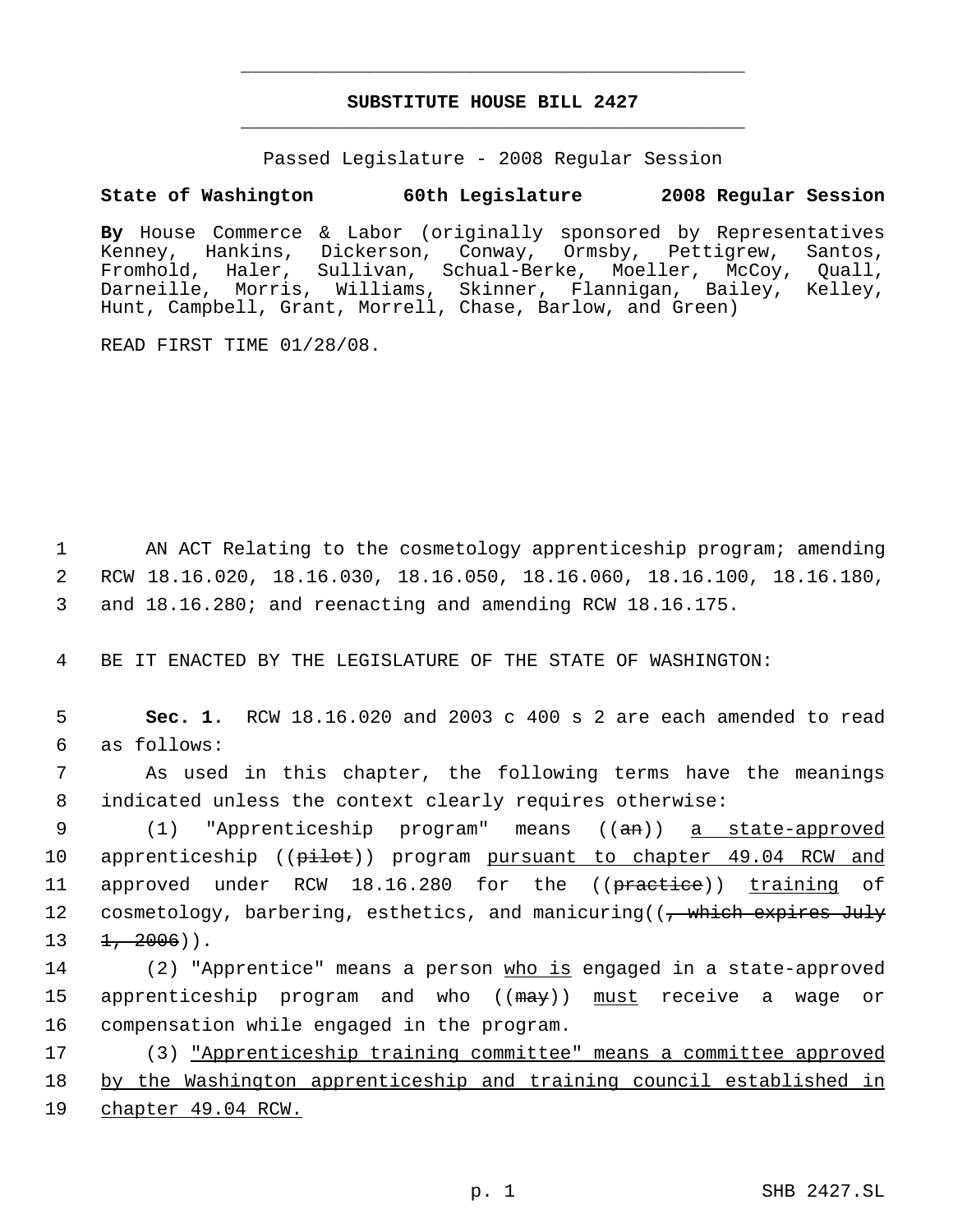(4) "Department" means the department of licensing.

2  $((+4))$   $(5)$  "Board" means the cosmetology, barbering, esthetics, and manicuring advisory board.

 (( $\left(\frac{5}{5}\right)$ ) (6) "Director" means the director of the department of licensing or the director's designee.

 $((+6))$   $(7)$  "The practice of cosmetology" means arranging, dressing, cutting, trimming, styling, shampooing, permanent waving, chemical relaxing, straightening, curling, bleaching, lightening, coloring, waxing, tweezing, shaving, and mustache and beard design of the hair of the face, neck, and scalp; temporary removal of superfluous hair by use of depilatories, waxing, or tweezing; manicuring and pedicuring, limited to cleaning, shaping, polishing, decorating, and caring for and treatment of the cuticles and nails of the hands and feet, excluding the application and removal of sculptured or otherwise artificial nails; esthetics limited to toning the skin of the scalp, stimulating the skin of the body by the use of preparations, tonics, lotions, or creams; and tinting eyelashes and eyebrows.

18  $((+7))$   $(8)$  "Cosmetologist" means a person licensed under this chapter to engage in the practice of cosmetology.

20  $((+8))$   $(9)$  "The practice of barbering" means the cutting, trimming, arranging, dressing, curling, shampooing, shaving, and mustache and beard design of the hair of the face, neck, and scalp.

23 ( $(\langle 49 \rangle)$ ) (10) "Barber" means a person licensed under this chapter to engage in the practice of barbering.

 $((+10))$   $(11)$  "Practice of manicuring" means the cleaning, shaping, polishing, decorating, and caring for and treatment of the cuticles and the nails of the hands or feet, and the application and removal of sculptured or otherwise artificial nails by hand or with mechanical or electrical apparatus or appliances.

30  $((+11))$   $(12)$  "Manicurist" means a person licensed under this chapter to engage in the practice of manicuring.

 $((+12))$   $(13)$  "Practice of esthetics" means care of the skin by application and use of preparations, antiseptics, tonics, essential oils, or exfoliants, or by any device or equipment, electrical or otherwise, or by wraps, compresses, cleansing, conditioning, stimulation, pore extraction, or product application and removal; the temporary removal of superfluous hair by means of lotions, creams,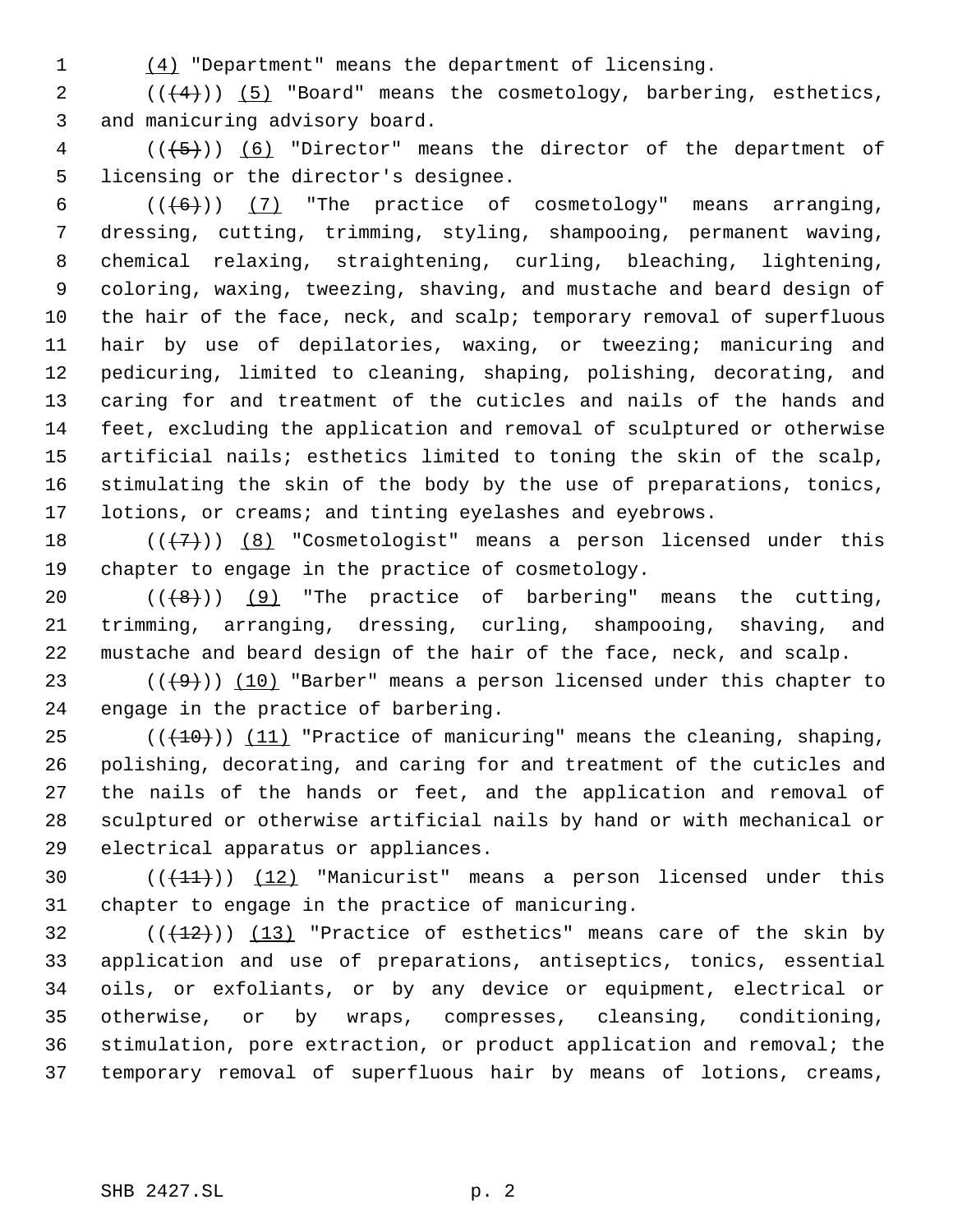mechanical or electrical apparatus, appliance, waxing, tweezing, or depilatories; tinting of eyelashes and eyebrows; and lightening the hair, except the scalp, on another person.

4 (( $(13)$ )) (14) "Esthetician" means a person licensed under this chapter to engage in the practice of esthetics.

 $((+14))$   $(15)$  "Instructor-trainee" means a person who is currently licensed in this state as a cosmetologist, barber, manicurist, or esthetician, and is enrolled in an instructor-trainee curriculum in a school licensed under this chapter.

10 (( $\left(\frac{15}{15}\right)$ ) (16) "School" means any establishment that offers curriculum of instruction in the practice of cosmetology, barbering, esthetics, manicuring, or instructor-trainee to students and is licensed under this chapter.

 $((+16))$  (17) "Student" means a person sixteen years of age or older who is enrolled in a school licensed under this chapter and receives instruction in any of the curricula of cosmetology, barbering, esthetics, manicuring, or instructor-training with or without tuition, fee, or cost, and who does not receive any wage or commission.

 $((+17))$   $(18)$  "Instructor" means a person who gives instruction in 20 a school, or who provides classroom theory training to apprentices in locations other than in a school, in a curriculum in which he or she holds a license under this chapter, has completed at least five hundred hours of instruction in teaching techniques and lesson planning in a school, and has passed a licensing examination approved or administered by the director. An applicant who holds a degree in education from an accredited postsecondary institution shall upon application be licensed 27 as an instructor to give instruction in a school, or to provide classroom theory training to apprentices in locations other than in a school, in a curriculum in which he or she holds a license under this chapter. An applicant who holds an instructional credential from an accredited community or technical college and who has passed a licensing examination approved or administered by the director shall upon application be licensed as an instructor to give instruction in a 34 school, or to provide classroom theory training to apprentices in locations other than in a school, in a curriculum in which he or she 36 holds a license under this chapter. To be approved as an "instructor" 37 in an approved apprenticeship program, the instructor must be a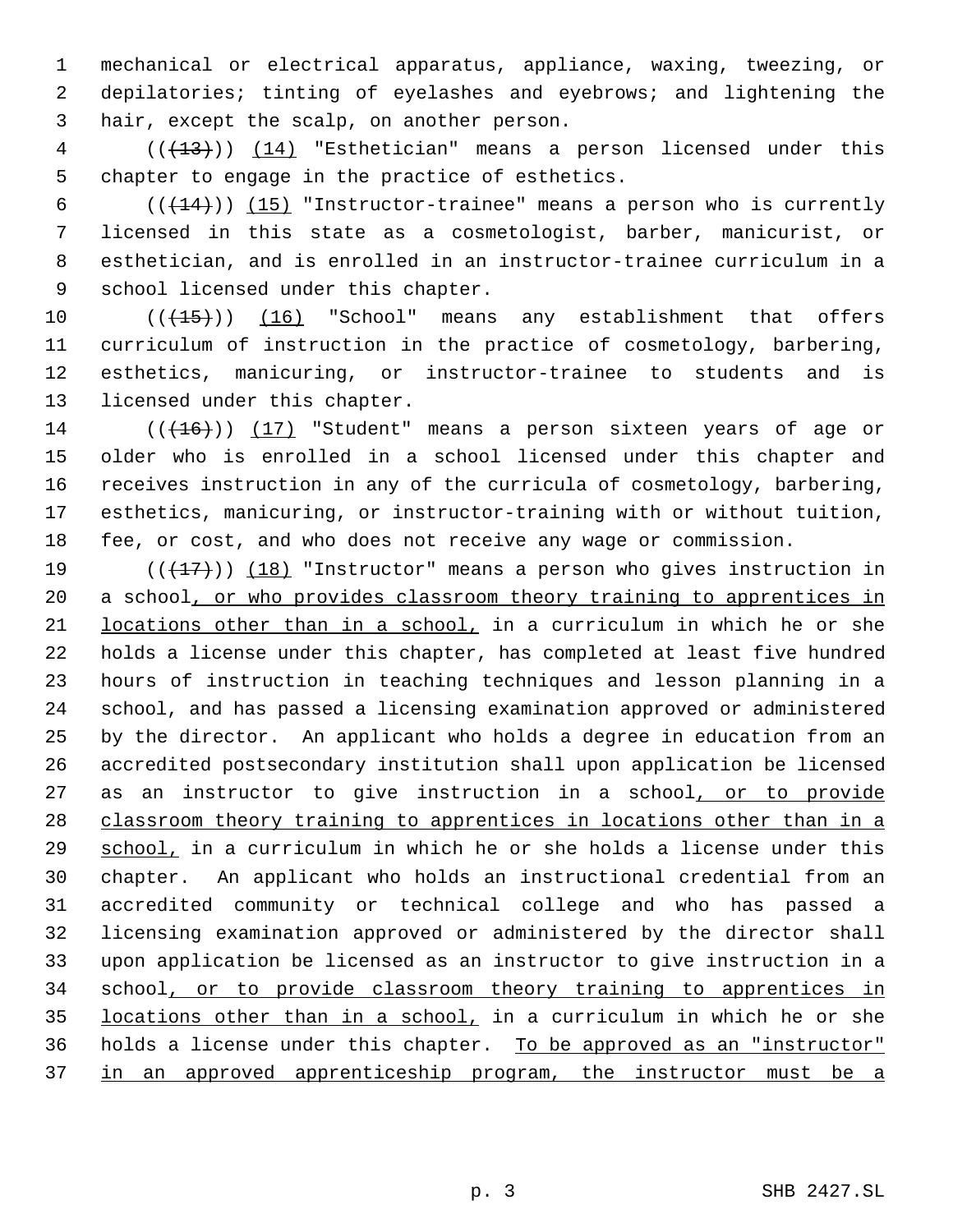competent instructor as defined in rules adopted under chapter 49.04 RCW.

 (((18))) (19) "Apprentice trainer" means a person who gives 4 training to an apprentice in an approved apprenticeship program and who 5 is approved under RCW 18.16.280.

 (20) "Person" means any individual, partnership, professional service corporation, joint stock association, joint venture, or any other entity authorized to do business in this state.

 $((+19))$   $(21)$  "Salon/shop" means any building, structure, or any part thereof, other than a school, where the commercial practice of cosmetology, barbering, esthetics, or manicuring is conducted; provided that any person, except employees of a salon/shop, who operates from a salon/shop is required to meet all salon/shop licensing requirements 14 and may participate in the apprenticeship program when certified ( $\biguplus$ 15 the advisory committee)) as established by the ((department of labor 16 and industries)) Washington state apprenticeship and training council 17 established in chapter 49.04 RCW.

18 (( $(20)$ )) (22) "Approved apprenticeship shop" means a salon/shop that has been approved under RCW 18.16.280 and chapter 49.04 RCW to participate in an apprenticeship program.

 (23) "Crossover training" means training approved by the director as training hours that may be credited to current licensees for similar training received in another profession licensed under this chapter.

24  $((+21))$   $(24)$  "Approved security" means surety bond.

 $((+22))$  (25) "Personal services" means a location licensed under this chapter where the practice of cosmetology, barbering, manicuring, or esthetics is performed for clients in the client's home, office, or other location that is convenient for the client.

29  $((+23))$   $(26)$  "Individual license" means a cosmetology, barber, manicurist, esthetician, or instructor license issued under this chapter.

32 ( $(\frac{24}{12})$  (27) "Location license" means a license issued under this chapter for a salon/shop, school, personal services, or mobile unit.

 ( $(\overline{25})$ ) (28) "Mobile unit" is a location license under this chapter where the practice of cosmetology, barbering, esthetics, or manicuring is conducted in a mobile structure. Mobile units must conform to the health and safety standards set by rule under this chapter.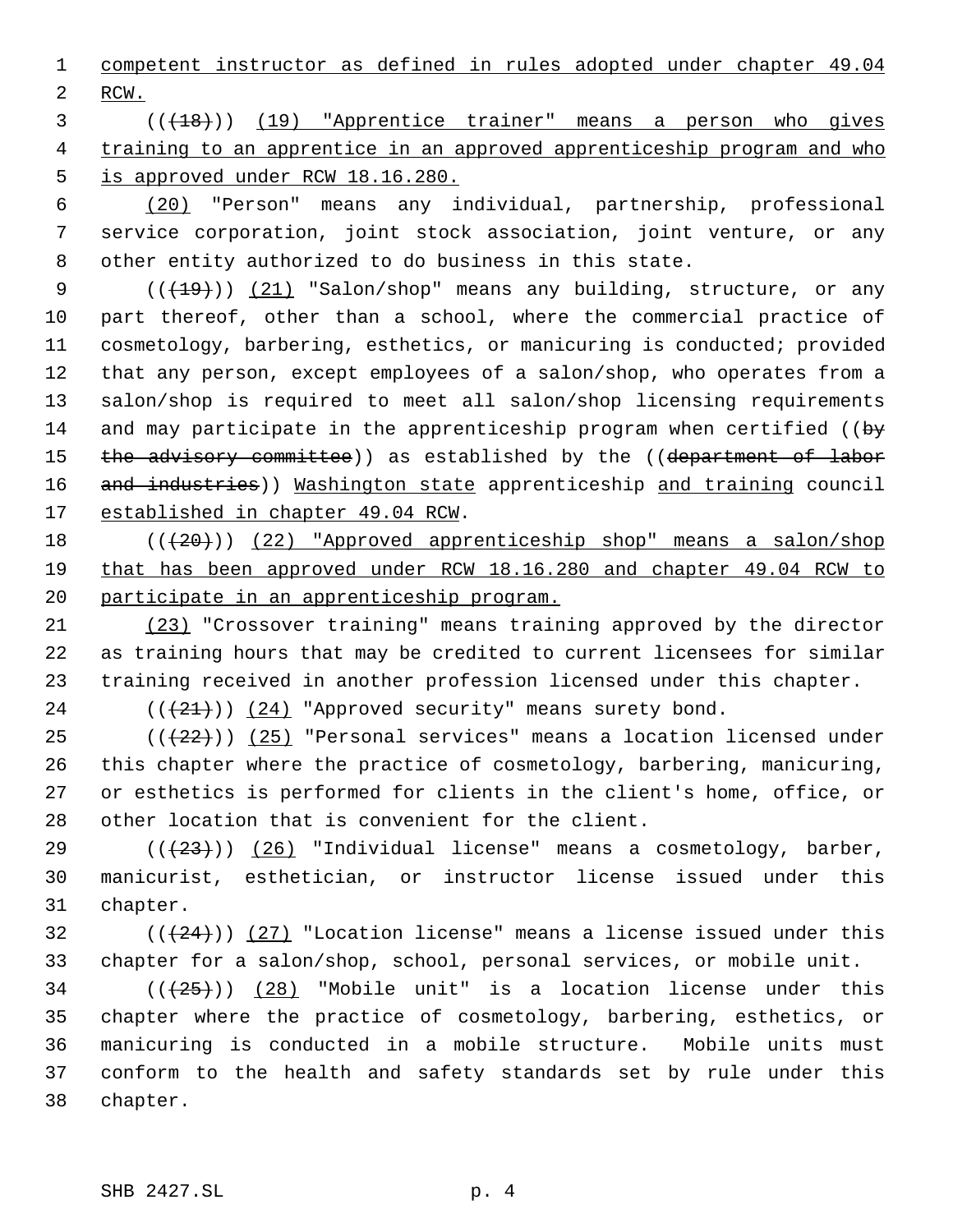$((+26))$   $(29)$  "Curriculum" means the courses of study taught at a 2 school, or in an approved apprenticeship program established by the Washington state apprenticeship and training council and conducted in 4 an approved salon/shop, set by rule under this chapter, and approved by the department. After consulting with the board, the director may set by rule a percentage of hours in a curriculum, up to a maximum of ten percent, that could include hours a student receives while training in a salon/shop under a contract approved by the department. Each curriculum must include at least the following required hours: (a) School curriculum: (i) Cosmetologist, one thousand six hundred hours;  $((\{b\})\)$  (ii) Barber, one thousand hours;

13  $((\{e\}) \cup \{iii\})$  Manicurist, six hundred hours;

14  $((\{d\})$  (iv) Esthetician, six hundred hours;

15  $((\{e\}) \ (v)$  Instructor-trainee, five hundred hours.

16  $((+27))$  (b) Apprentice training curriculum:

17 (i) Cosmetologist, two thousand hours;

18 (ii) Barber, one thousand two hundred hours;

19 (iii) Manicurist, eight hundred hours;

(iv) Esthetician, eight hundred hours.

 (30) "Student monthly report" means the student record of daily activities and the number of hours completed in each course of a curriculum that is prepared monthly by the school and provided to the student, audited annually by the department, and kept on file by the school for three years.

 (31) "Apprentice monthly report" means the apprentice record of 27 daily activities and the number of hours completed in each course of a curriculum that is prepared monthly by the approved apprenticeship program and provided to the apprentice, audited annually by the department, and kept on file by the approved apprenticeship program for

31 three years.

 **Sec. 2.** RCW 18.16.030 and 2004 c 51 s 7 are each amended to read as follows:

 In addition to any other duties imposed by law, including RCW 18.235.030 and 18.235.040, the director shall have the following powers and duties: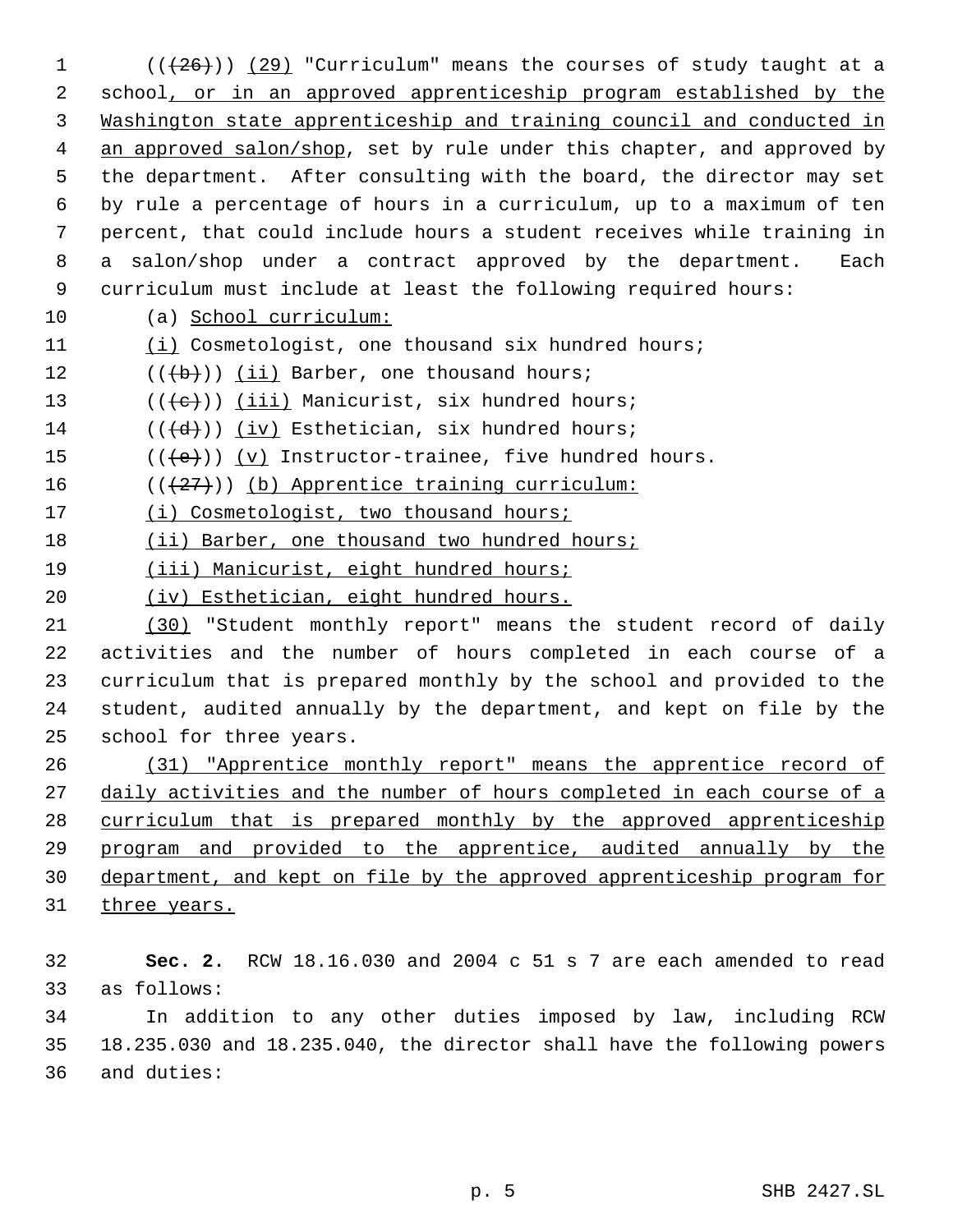(1) To set all license, examination, and renewal fees in accordance with RCW 43.24.086;

(2) To adopt rules necessary to implement this chapter;

 (3) To prepare and administer or approve the preparation and administration of licensing examinations;

 (4) To establish minimum safety and sanitation standards for schools, instructors, cosmetologists, barbers, manicurists, 8 estheticians, salons/shops, personal services, and mobile units;

 (5) To establish curricula for the training of students and 10 apprentices under this chapter;

 (6) To maintain the official department record of applicants and licensees;

 (7) To establish by rule the procedures for an appeal of an examination failure;

 (8) To set license expiration dates and renewal periods for all licenses consistent with this chapter;

 (9) To ensure that all informational notices produced and mailed by the department regarding statutory and regulatory changes affecting any particular class of licensees are mailed to each licensee in good standing or on inactive status in the affected class whose mailing address on record with the department has not resulted in mail being returned as undeliverable for any reason; and

 (10) To make information available to the department of revenue to assist in collecting taxes from persons required to be licensed under this chapter.

 **Sec. 3.** RCW 18.16.050 and 2002 c 111 s 4 are each amended to read as follows:

 (1) There is created a state cosmetology, barbering, esthetics, and 29 manicuring advisory board consisting of ((nine)) a maximum of ten members appointed by the director. These members of the board shall include: A representative of private schools licensed under this 32 chapter; a representative from an approved apprenticeship program 33 conducted in an approved salon/shop; a representative of public vocational technical schools licensed under this chapter; a consumer who is unaffiliated with the cosmetology, barbering, esthetics, or manicuring industry; and six members who are currently practicing licensees who have been engaged in the practice of manicuring,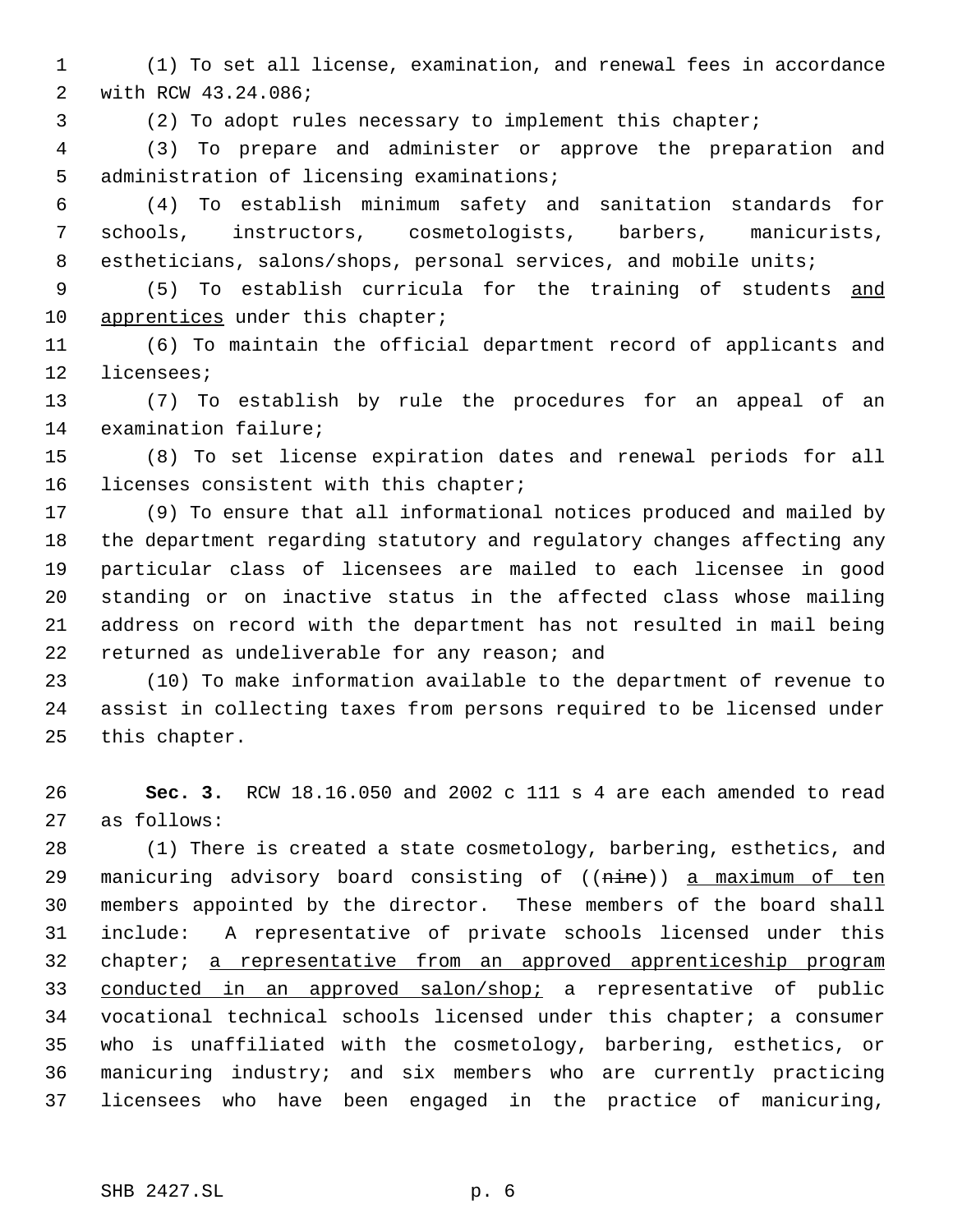esthetics, barbering, or cosmetology for at least three years. Members shall serve a term of three years. Any board member may be removed for just cause. The director may appoint a new member to fill any vacancy on the board for the remainder of the unexpired term.

 (2) Board members shall be entitled to compensation pursuant to RCW 43.03.240 for each day spent conducting official business and to reimbursement for travel expenses as provided by RCW 43.03.050 and 43.03.060.

 (3) The board may seek the advice and input of officials from the following state agencies: (a) The work force training and education coordinating board; (b) the department of employment security; (c) the department of labor and industries; (d) the department of health; (e) the department of licensing; and (f) the department of revenue.

 **Sec. 4.** RCW 18.16.060 and 2004 c 51 s 1 are each amended to read as follows:

 (1) It is unlawful for any person to engage in a practice listed in subsection (2) of this section unless the person has a license in good standing as required by this chapter. A license issued under this chapter shall be considered to be "in good standing" except when:

 (a) The license has expired or has been canceled and has not been renewed in accordance with RCW 18.16.110;

 (b) The license has been denied, revoked, or suspended under RCW 18.16.210, 18.16.230, or 18.16.240, and has not been reinstated;

 (c) The license is held by a person who has not fully complied with an order of the director issued under RCW 18.16.210 requiring the licensee to pay restitution or a fine, or to acquire additional training; or

 (d) The license has been placed on inactive status at the request of the licensee, and has not been reinstated in accordance with RCW 18.16.110(3).

 (2) The director may take action under RCW 18.235.150 and 18.235.160 against any person who does any of the following without first obtaining, and maintaining in good standing, the license required by this chapter:

35 (a) Except as provided in subsections  $(3)$  and  $(4)$  of this section, engages in the commercial practice of cosmetology, barbering, esthetics, or manicuring;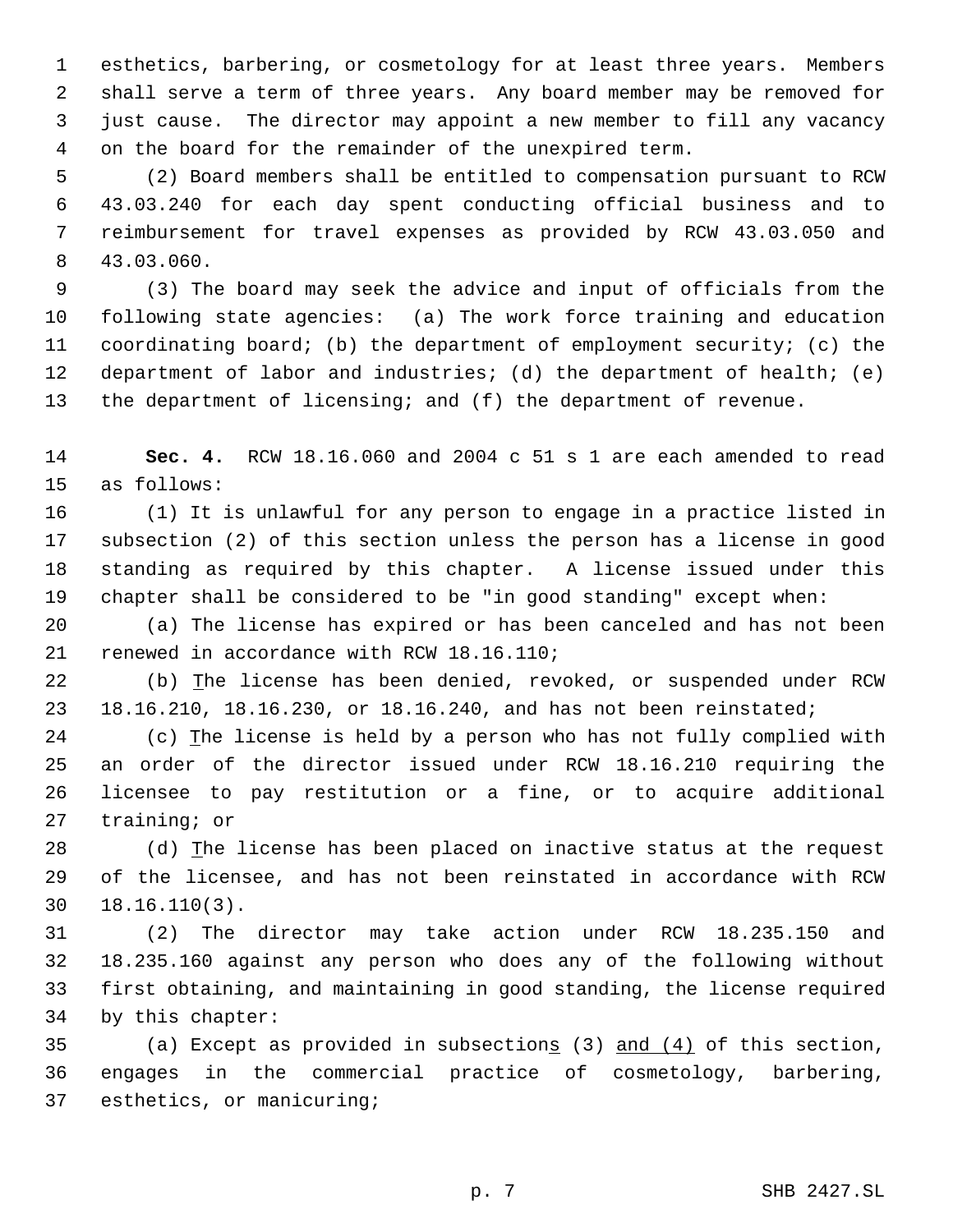- (b) Instructs in a school;
- (c) Operates a school; or
- (d) Operates a salon/shop, personal services, or mobile unit.

 (3) A person who receives a license as an instructor may engage in the commercial practice for which he or she held a license when applying for the instructor license without also renewing the previously held license. However, a person licensed as an instructor whose license to engage in a commercial practice is not or at any time was not renewed may not engage in the commercial practice previously permitted under that license unless that person renews the previously held license.

 (4) An apprentice actively enrolled in an apprenticeship program 13 for cosmetology, barbering, esthetics, or manicuring may engage in the commercial practice as required for the apprenticeship program.

 **Sec. 5.** RCW 18.16.100 and 2003 c 400 s 5 are each amended to read as follows:

 (1) Upon completion of an application approved by the department and payment of the proper fee, the director shall issue the appropriate license to any person who:

(a) Is at least seventeen years of age or older;

 (b)(i) Has completed and graduated from a school licensed under 22 this chapter in a curriculum approved by the director ((of sixteen hundred hours of training in cosmetology, one thousand hours of training in barbering, six hundred hours of training in manicuring, six hundred hours of training in esthetics, and/or five hundred hours of training as an instructor-trainee)) consisting of the hours of training 27 required under this chapter for a school curriculum, or has met the requirements in RCW 18.16.020 or 18.16.130; or

 (ii) Has successfully completed a state-approved apprenticeship 30 ((training)) program consisting of the hours of training required under this chapter for the apprentice training curriculum; and

 (c) Has received a passing grade on the appropriate licensing examination approved or administered by the director.

 (2) A person currently licensed under this chapter may qualify for examination and licensure, after the required examination is passed, in another category if he or she has completed the crossover training course.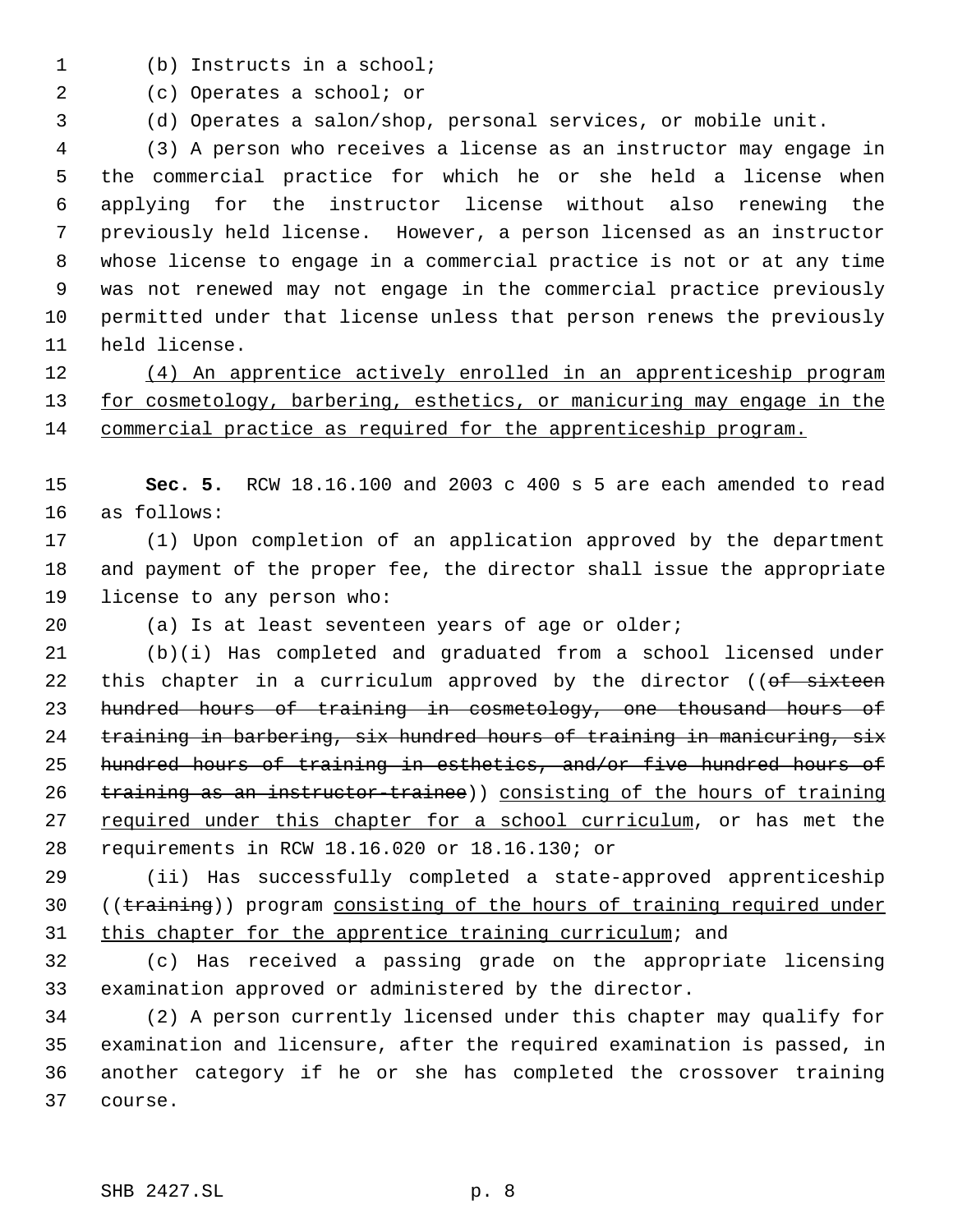(3) Upon completion of an application approved by the department, certification of insurance, and payment of the proper fee, the director shall issue a location license to the applicant.

 (4) The director may consult with the state board of health and the department of labor and industries in establishing training, apprenticeship, and examination requirements.

 **Sec. 6.** RCW 18.16.175 and 2002 c 111 s 11 and 2002 c 86 s 216 are each reenacted and amended to read as follows:

 (1) A salon/shop or mobile unit shall meet the following minimum requirements:

 (a) Maintain an outside entrance separate from any rooms used for sleeping or residential purposes;

 (b) Provide and maintain for the use of its customers adequate toilet facilities located within or adjacent to the salon/shop or mobile unit;

 (c) Any room used wholly or in part as a salon/shop or mobile unit shall not be used for residential purposes, except that toilet 18 facilities may be used (( $\frac{1}{10}$ ) for both residential and business purposes;

 (d) Meet the zoning requirements of the county, city, or town, as appropriate;

 (e) Provide for safe storage and labeling of chemicals used in the practices under this chapter;

(f) Meet all applicable local and state fire codes; and

 (g) Certify that the salon/shop or mobile unit is covered by a public liability insurance policy in an amount not less than one hundred thousand dollars for combined bodily injury and property damage liability.

 (2) The director may by rule determine other requirements that are necessary for safety and sanitation of salons/shops, personal services, or mobile units. The director may consult with the state board of health and the department of labor and industries in establishing minimum salon/shop, personal services, and mobile unit safety requirements.

 (3) Personal services license holders shall certify coverage of a public liability insurance policy in an amount not less than one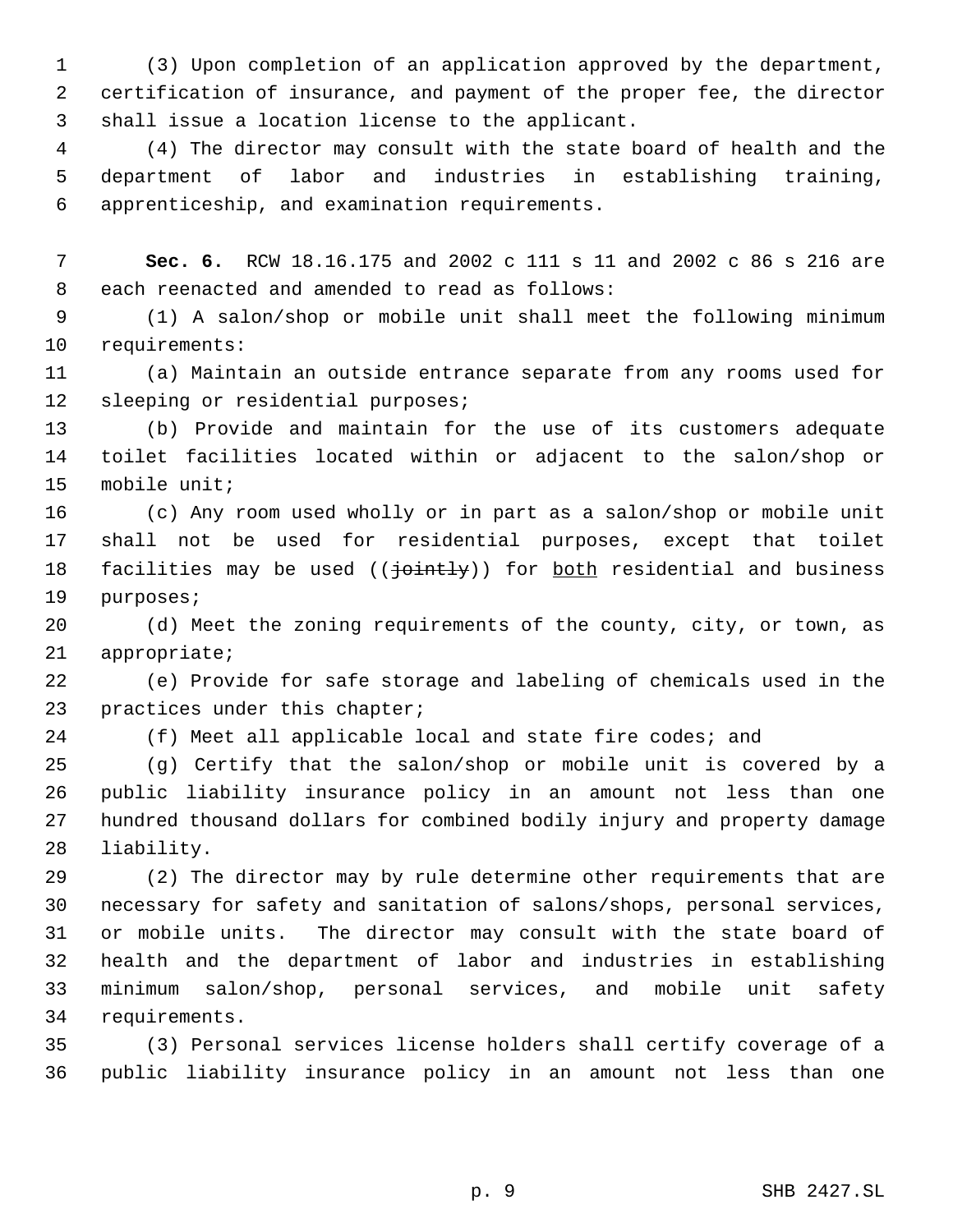hundred thousand dollars for combined bodily injury and property damage liability.

 (4) Upon receipt of a written complaint that a salon/shop or mobile unit has violated any provisions of this chapter, chapter 18.235 RCW, or the rules adopted under either chapter, or at least once every two years for an existing salon/shop or mobile unit, the director or the director's designee shall inspect each salon/shop or mobile unit. If the director determines that any salon/shop or mobile unit is not in compliance with this chapter, the director shall send written notice to the salon/shop or mobile unit. A salon/shop or mobile unit which fails to correct the conditions to the satisfaction of the director within a reasonable time shall, upon due notice, be subject to the penalties imposed by the director under RCW 18.235.110. The director may enter any salon/shop or mobile unit during business hours for the purpose of inspection. The director may contract with health authorities of local governments to conduct the inspections under this subsection.

 (5) A salon/shop, personal services, or mobile unit shall obtain a certificate of registration from the department of revenue.

 (6) This section does not prohibit the use of motor homes as mobile units if the motor home meets the health and safety standards of this section.

 (7) Salon/shop or mobile unit licenses issued by the department must be posted in the salon/shop or mobile unit's reception area.

 (8) Cosmetology, barbering, esthetics, and manicuring licenses issued by the department must be posted at the licensed person's work station.

 **Sec. 7.** RCW 18.16.180 and 1991 c 324 s 16 are each amended to read as follows:

29 (1) The director shall prepare and provide to all licensed salons/shops a notice to consumers. At a minimum, the notice shall state that cosmetology, barber, esthetics, and manicure salons/shops are required to be licensed, that salons/shops are required to maintain minimum safety and sanitation standards, that customer complaints regarding salons/shops may be reported to the department, and a telephone number and address where complaints may be made.

 (2) An approved apprenticeship shop must post a notice to consumers 37 in the reception area of the salon/shop stating that services may be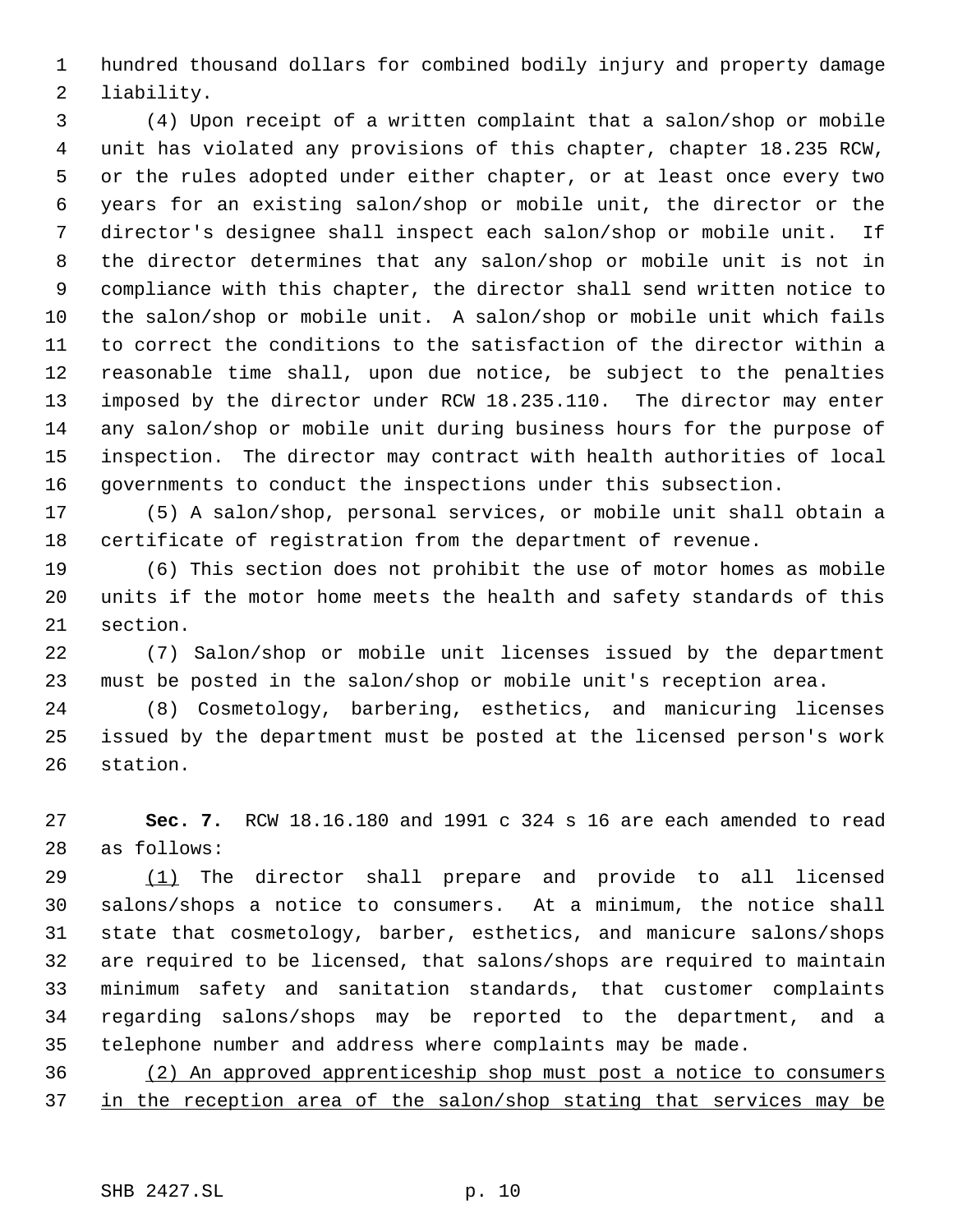1 provided by an apprentice. At a minimum, the notice must state: "This 2 shop is a participant in a state-approved apprenticeship program. Apprentices in this program are in training and have not yet received

a license."

 **Sec. 8.** RCW 18.16.280 and 2006 c 162 s 2 are each amended to read as follows:

((A cosmetology apprenticeship pilot program is hereby created.

 (1) An advisory committee is created that may consist of representatives from individuals and businesses licensed under chapter 10 18.16 RCW; cosmetology, barbering, esthetics, and manicuring advisory 11 board members; department of labor and industries; department of 12 <del>licensing; United States department of labor apprenticeship; and other</del> 13 interested parties.

# (a) The advisory committee shall meet to review progress of the cosmetology apprenticeship pilot program.

16 (b) The department of labor and industries apprenticeship council 17 shall coordinate the activities of the advisory committee. The advisory committee shall issue annual reports on the progress of the apprenticeship program to interested parties and shall issue a final report regarding the outcome of the apprenticeship program to be presented to the appropriate committees of the house of representatives 22 and senate by December 31, 2005. The advisory committee shall submit 23 an updated report, including an evaluation of the effectiveness of the apprenticeship program, to the appropriate committees of the house of representatives and senate by December 31, 2007.

 (2) Up to twenty salons approved by the department of labor and industries apprenticeship council may participate in the apprenticeship program. The participating salons shall proportionately represent the geographic diversity of Washington state, including rural and urban areas, and salons located in both eastern and western Washington.

 $(31$   $(3)$ ) (1) An approved cosmetology apprenticeship program is hereby 32 created. The apprenticeship program allows for the direct entry of individuals into a training program approved as provided in this chapter and chapter 49.04 RCW.

 (2) The department of licensing shall adopt rules, including a mandatory requirement that apprentices complete in-classroom theory